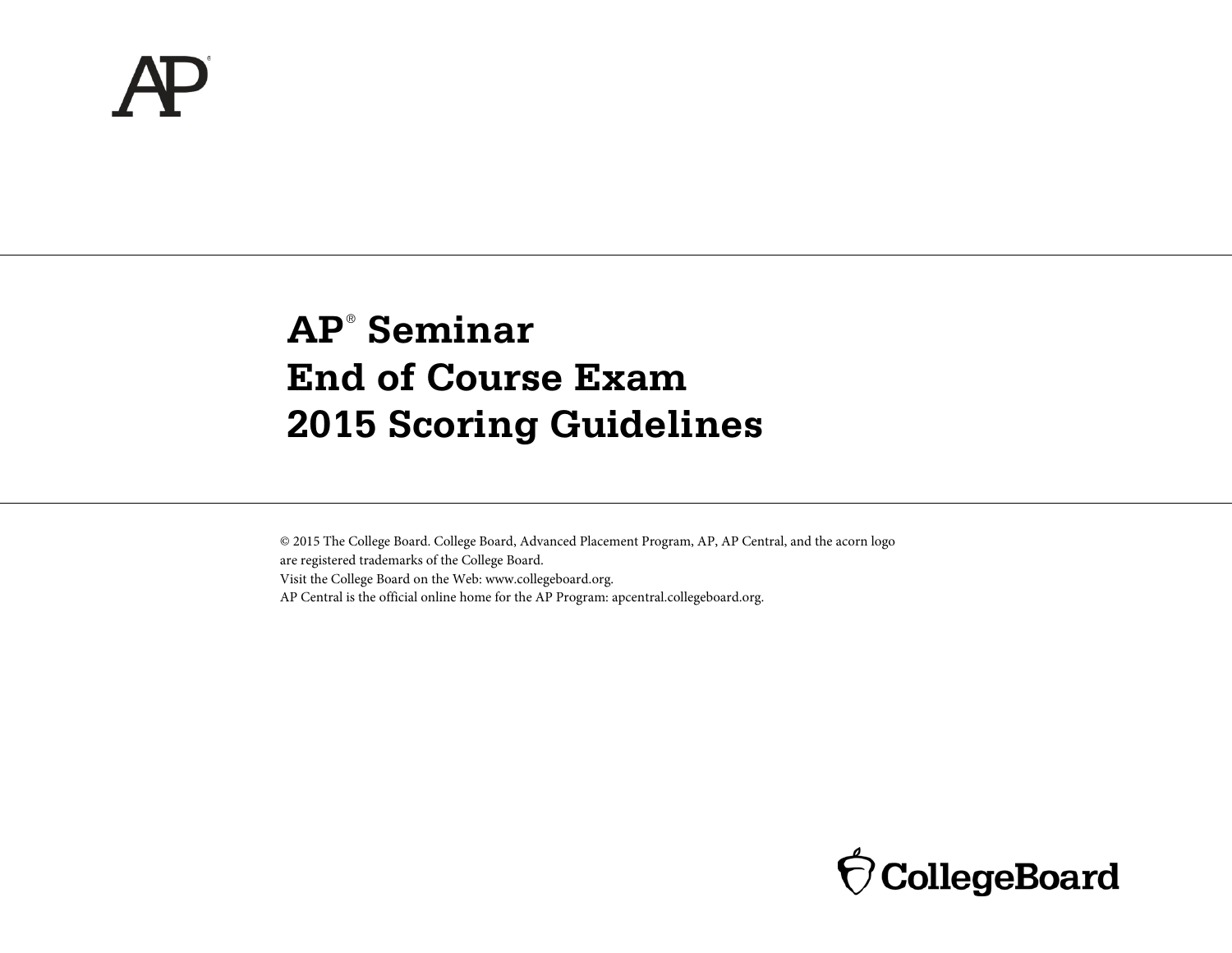# **AP® SEMINAR 2015 SCORING GUIDELINES**

#### **AP SEMINAR END OF COURSE EXAM RUBRIC : SECTION I , PART A**

| <b>CONTENT AREA</b>                           | <b>PERFORMANCE LEVELS</b>                                                                                                                                   |                                                                                                                                                                                   |                                                                                                                                                                                         |  |  |  |
|-----------------------------------------------|-------------------------------------------------------------------------------------------------------------------------------------------------------------|-----------------------------------------------------------------------------------------------------------------------------------------------------------------------------------|-----------------------------------------------------------------------------------------------------------------------------------------------------------------------------------------|--|--|--|
| <b>Question 1</b>                             |                                                                                                                                                             |                                                                                                                                                                                   |                                                                                                                                                                                         |  |  |  |
| 1 Understanding and Analyzing<br>Argument     | The response misstates the author's argument,<br>main idea, or thesis.                                                                                      | The response identifies, in part and with some<br>accuracy, the author's argument, main idea, or<br>thesis.<br>2                                                                  | The response accurately identifies the author's<br>argument, main idea, or thesis.<br>3                                                                                                 |  |  |  |
| <b>Question 2</b>                             |                                                                                                                                                             |                                                                                                                                                                                   |                                                                                                                                                                                         |  |  |  |
| 2 Understanding and Analyzing<br>Argument     | The response omits or misidentifies the author's<br>claims and provides little or no explanation of<br>how the author establishes a line of reasoning.<br>2 | The response identifies some of the author's<br>claims and the connections between them that<br>produce a limited explanation of the author's<br>line of reasoning.<br>4          | The response identifies the author's relevant<br>claims and the connections between them,<br>producing a thorough explanation of the<br>author's line of reasoning.                     |  |  |  |
| <b>Question 3</b>                             |                                                                                                                                                             |                                                                                                                                                                                   |                                                                                                                                                                                         |  |  |  |
| <b>3 Analyzing and Evaluating</b><br>Evidence | The response omits or misidentifies some of the<br>evidence. The response disregards how well the<br>evidence supports the argument.                        | The response partially identifies and evaluates<br>the evidence. Evaluation of the effectiveness of<br>the evidence in supporting the argument's<br>claims is limited or general. | The response provides a thorough and detailed<br>evaluation of how well the evidence supports<br>the argument. The response evaluates the<br>relevance and credibility of the evidence. |  |  |  |

### **NOTE: IF A RESPONSE TO ONE QUESTION PROVIDES INFORMATION THAT SUPPORTS A RESPONSE TO ANOTHER QUESTION, SCORES TO BOTH QUESTIONS SHOULD BE CREDITED, AS APPLICABLE.**

**ADDITIONAL SCORES:** In addition to the scores represented on the rubrics, readers can also assign scores of **0** (zero) and **NR** (No Response).

**0** (Zero)

- A score of **0** is assigned to a single row of the rubric when the response displays a below-minimum level of quality as identified in that row of the rubric.
- Scores of **0** are assigned to all rows of the rubric when the response is off‐topic; a repetition of a prompt; entirely crossed‐out; a drawing or other markings; or a response in a language other than English.

**NR** (No Response)

• A score of **NR** is assigned to responses that are blank.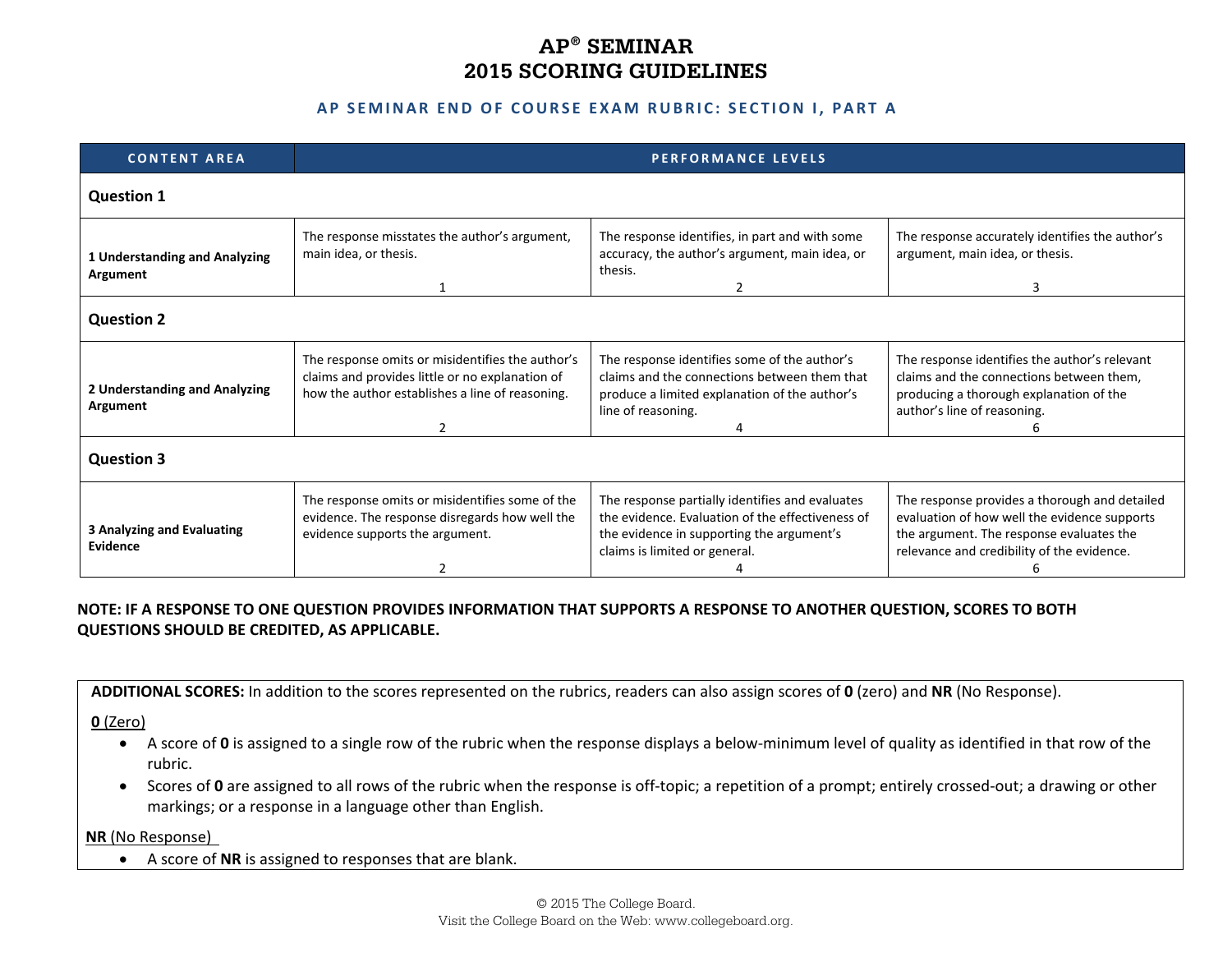# **AP® SEMINAR 2015 SCORING GUIDELINES**

#### **AP SEMINAR END OF COURSE EXAM RUBRIC : SECTION I, PART B**

| <b>CONTENT AREA</b>                       | <b>PERFORMANCE LEVELS</b>                                                                                                                                     |                                                                                                                                                                                          |                                                                                                                                                                               |
|-------------------------------------------|---------------------------------------------------------------------------------------------------------------------------------------------------------------|------------------------------------------------------------------------------------------------------------------------------------------------------------------------------------------|-------------------------------------------------------------------------------------------------------------------------------------------------------------------------------|
| 1 Analyzing and Evaluating Evidence       | The response lists little evidence. There is<br>superficial determination of relevance and/or<br>credibility.                                                 | The response analyzes various pieces of evidence<br>in terms of credibility and relevance, but may do<br>so inconsistently or unevenly.                                                  | The response successfully analyzes various pieces<br>of evidence from both articles in terms of their<br>relevance and credibility.                                           |
| 2 Understanding and Analyzing<br>Argument | The response fails to identify the authors' lines of<br>reasoning and/or contains either no comparison<br>or an unfounded or inaccurate comparison.           | The response identifies the authors' lines of<br>reasoning but is limited in its evaluation of<br>weaknesses and/or strengths in the authors'<br>arguments. It contains some comparison. | The response explains, analyzes and compares<br>the authors' lines of reasoning and their validity<br>by evaluating weaknesses and/or strengths in the<br>authors' arguments. |
| 3 Understanding and Analyzing<br>Argument | A discussion of the authors' lines of reasoning<br>may be unsound or missing. The response may<br>be unrelated to one or both authors' lines of<br>reasoning. | The response identifies implications and/or<br>limitations of the two arguments. It may provide<br>a flawed evaluation.                                                                  | The response identifies and provides a<br>reasonable analysis and evaluation of the<br>implications and/or limitations of the two<br>arguments.                               |

**ADDITIONAL SCORES:** In addition to the scores represented on the rubrics, readers can also assign scores of **0** (zero) and **NR** (No Response).

#### **0** (Zero)

- A score of **0** is assigned to a single row of the rubric when the response displays a below‐minimum level of quality as identified in that row of the rubric.
- Scores of 0 are assigned to all rows of the rubric when the response is off-topic; a repetition of a prompt; entirely crossed-out; a drawing or other markings; or a response in a language other than English.

#### **NR** (No Response)

• A score of **NR** is assigned to responses that are blank.